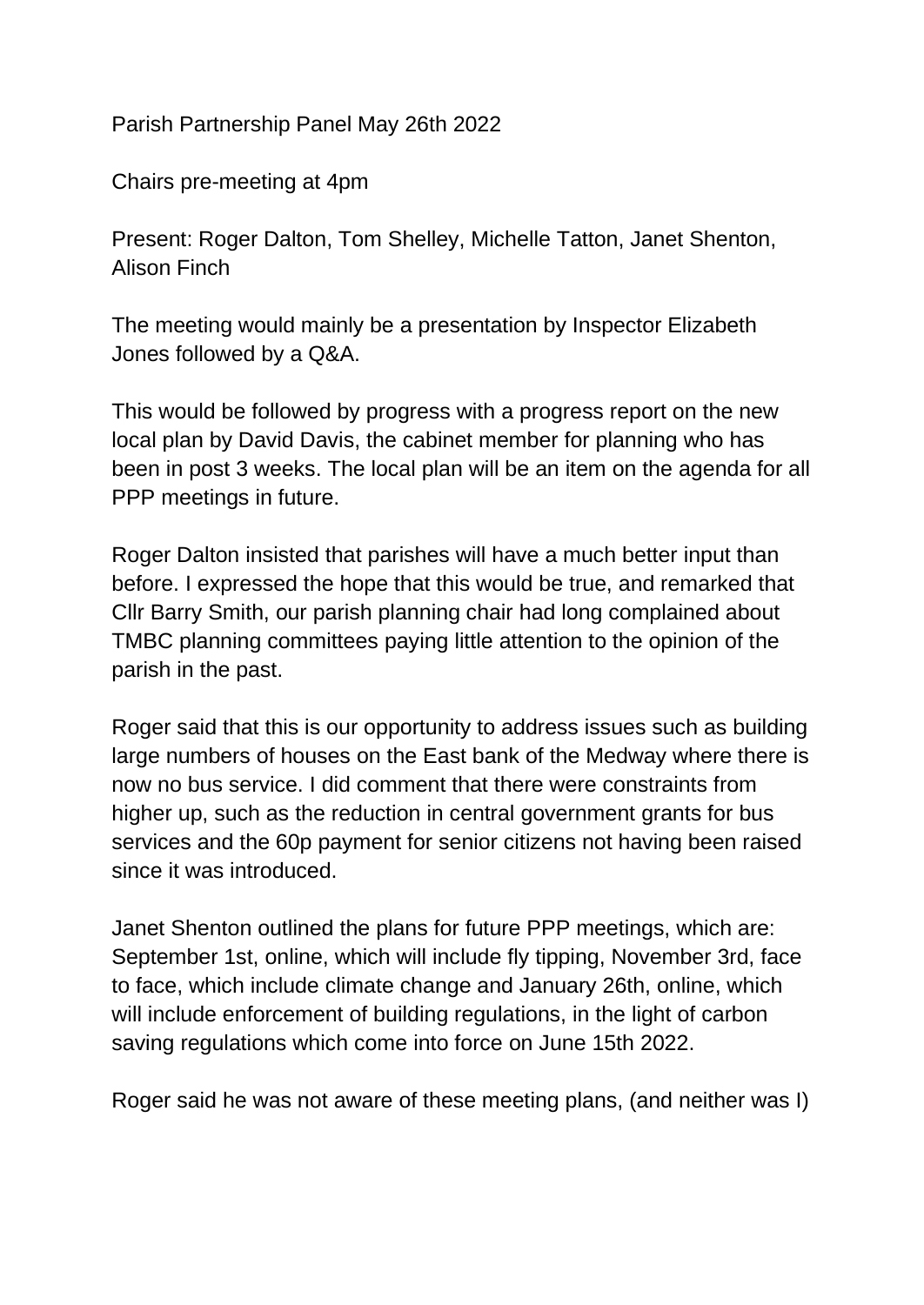Michelle Tatton said all parishes should get in their issues to be discussed at the November meeting ASAP with copies to democratic services.

Main meeting.

This was planned to be face to face in the council chamber although I and 9 other people, including Matt Boughton and Elizabeth Jones, took part via Microsoft Teams.

Elizabeth Jones began by repeating her claim that crime in our part of Kent is down by 12.9% although violence against the person, including domestic abuse, still takes top slot.

ASBOs are now ABOs or Appropriate Behaviour Orders.

Nuisance off road biking is dealt with by S59 notices.

Public consultations will take place as regards Community Support Units. However, if you are unable to attend these, views can be sent to the CSU inbox.

Alison Finch gave a presentation about the Community Safety Partnership, which is chaired by Des Keers and meets 4 times a year.

The CSU, based at Kings Hill, has 2 TMBC staff and police staff as well as KCC Community Wardens and a Safer Town Coordinator

Anti Social Behaviour is no longer restricted to noisy teenagers and quarrelling neighbours but now includes fly tipping, vandalism, nuisance vehicles, road safety and drug abuse and the work of CSU includes scam awareness and helping victims of domestic abuse.

The police have been stopping waste carriers and one fly tipper has been arrested.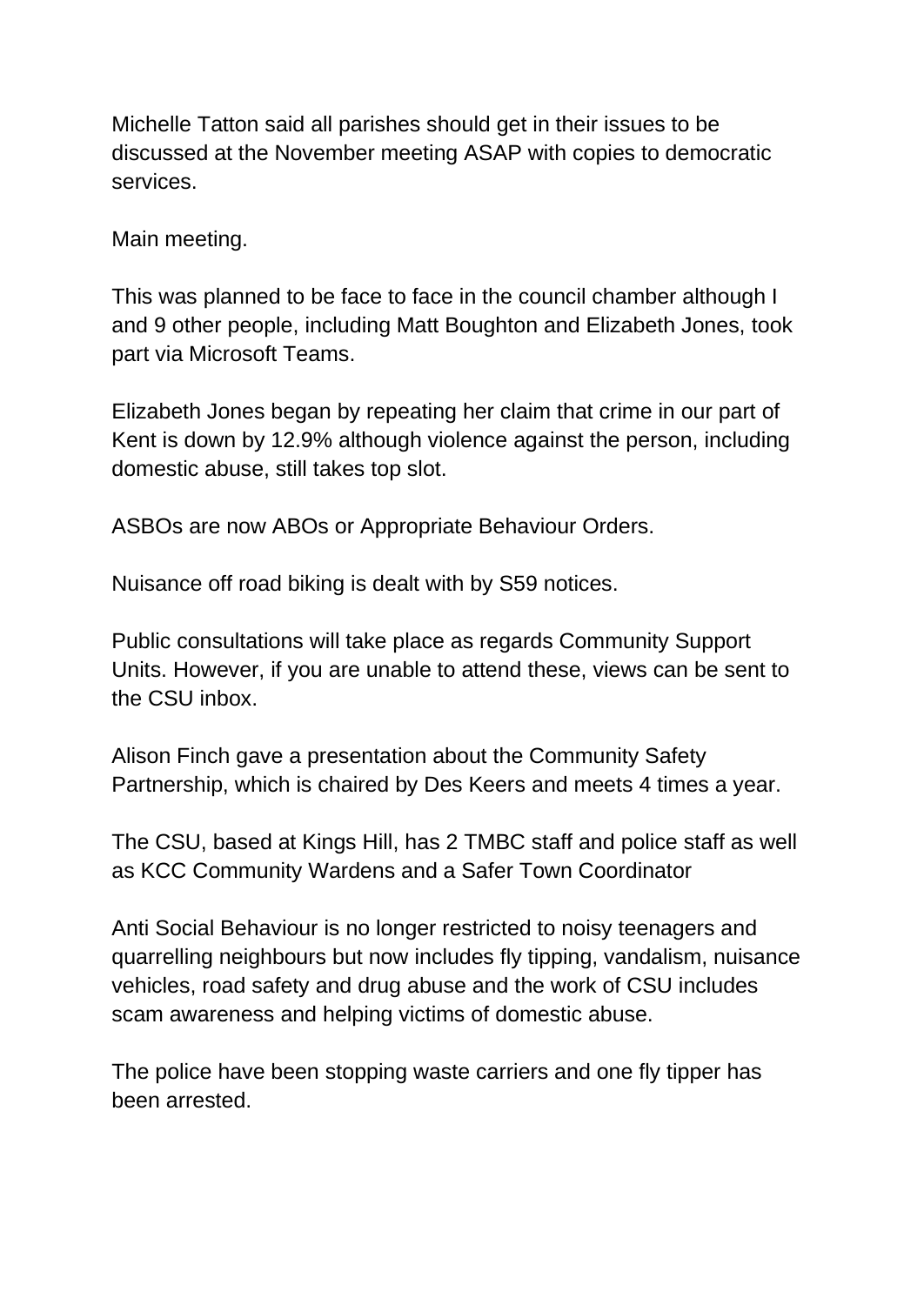Hadlow asked why they had not received any PCSO police reports for 6 months.

Andrew Kennedy said lots of crimes were reported to him by people in his part of Kent but when he asked Lizzie Jones about them, she said that most of these crimes are not reported to the police. She asked that people report all crimes so she could assign resources to deal with them.

Mike Taylor complained about relying only on "Intelligence led policing" and I supported this up by saying that this approach did not address problems such as bad driving and speeding e-scooters which affect a lot of people but do not cause people to file individual reports.

Lizzie Jones agreed that driving standards were much worse than before Covid and she was particularly annoyed by tail gating. She said these were, "Not easy problems to fix". However, she said they had set up a "Couple of operations" to catch people using mobile phones at the wheel, which she regarded as being as bad as drink driving, and also drug driving.

Sarah Barker asked if the number of police had kept up with the rise in population. Lizzie Jones said she did not know.

Somebody else mentioned e-scooters. Lizzie Jones said they have had "Days out" where they have warned people and confiscated machines but there had been a "Mixed response" from the community.

All PCSOs apparently now have speed guns and the force is trialling noise guns.

Fly tipping came up again. Alison Finch said concerned people should contact the TMBC waste department. Covert cameras are being looked at.

Sarah Barker asked what was the best way to report crime. Lizzie Jones said Community Voice should only be used to raise issues. If crime is